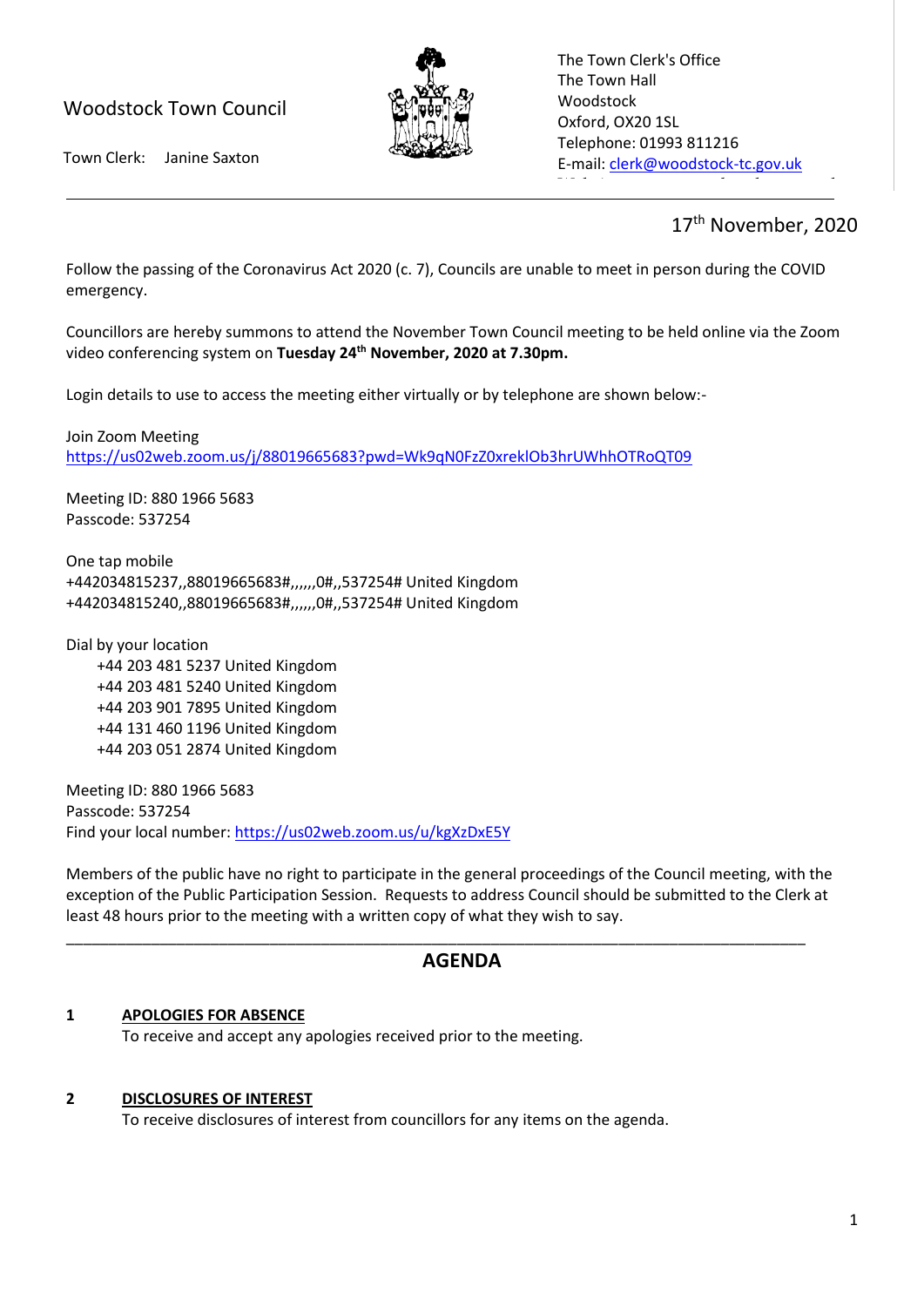#### **3 PUBLIC PARTICIPATION SESSION**

Members of the public may make only one address to the council of no more than five minutes' duration.

#### **4 TO APPROVE THE MINUTES OF**

- (i) The Extraordinary Town Council meeting held on Tuesday  $27<sup>th</sup>$  October 2020
- (ii) The November Town Council Meeting held on Tuesday  $10<sup>th</sup>$  November 2020

#### **5 QUESTIONS**

To receive any questions on Council business submitted to the Clerk within the specified timescale.

#### **6 MOTIONS PRESENTED TO COUNCIL**

No motions received.

#### **7 BUDGET 2021-22**

To receive and consider the following:-

- (i) Budget Paper for 2021-22 (enclosed)
- (ii) Budget 2021-22 Excel Workbook (enclosed)
- (iii) Grant Applications 2021-22(enclosed)

#### **8 PLANNING**

To **agree** comments to be submitted to West Oxfordshire District Council in respect of the following planning applications:-

a) Ref: APPLICATION NO: 20/02503/HHD 48 Oxford Street, Woodstock

Erection of rear ground floor extension with glazed roof along with an infill extension to form link to existing outbuilding. Conversion of the existing single storey outbuilding to create extra living space. Construction of roof canopy above front entrance doorway. (Retrospective)

Ref: APPLICATION NO: 20/02504/LBC 48 Oxford Street, Woodstock

Internal and external alterations to include the erection of a rear ground floor extension with glazed roof and an infill extension to form link to existing outbuilding. Changes to the internal ground and first floor layouts. Conversion of the existingsingle storey outbuilding to create extra living space. Construction of roof canopy above front entrance doorway. (Retrospective)

- b) Ref: APPLICATION NO: 20/03014/HHD 10 Rectory Lane, Woodstock Conversion of garage into habitable space and addition of single storey rear extension. Addition of parking to rear of property.
- c) Ref: APPLICATION NO: 20/02772/HHD 11 High Street, Woodstock Restoration works to include demolition of existing, and erection of replacement, two storey rear extension.

Ref: APPLICATION NO: 20/02773/LBC 11 High Street, Woodstock Internal and external restoration works to include demolition of existing, and erection of replacement, two storey rear extension with changes to internal layout and fenestration.